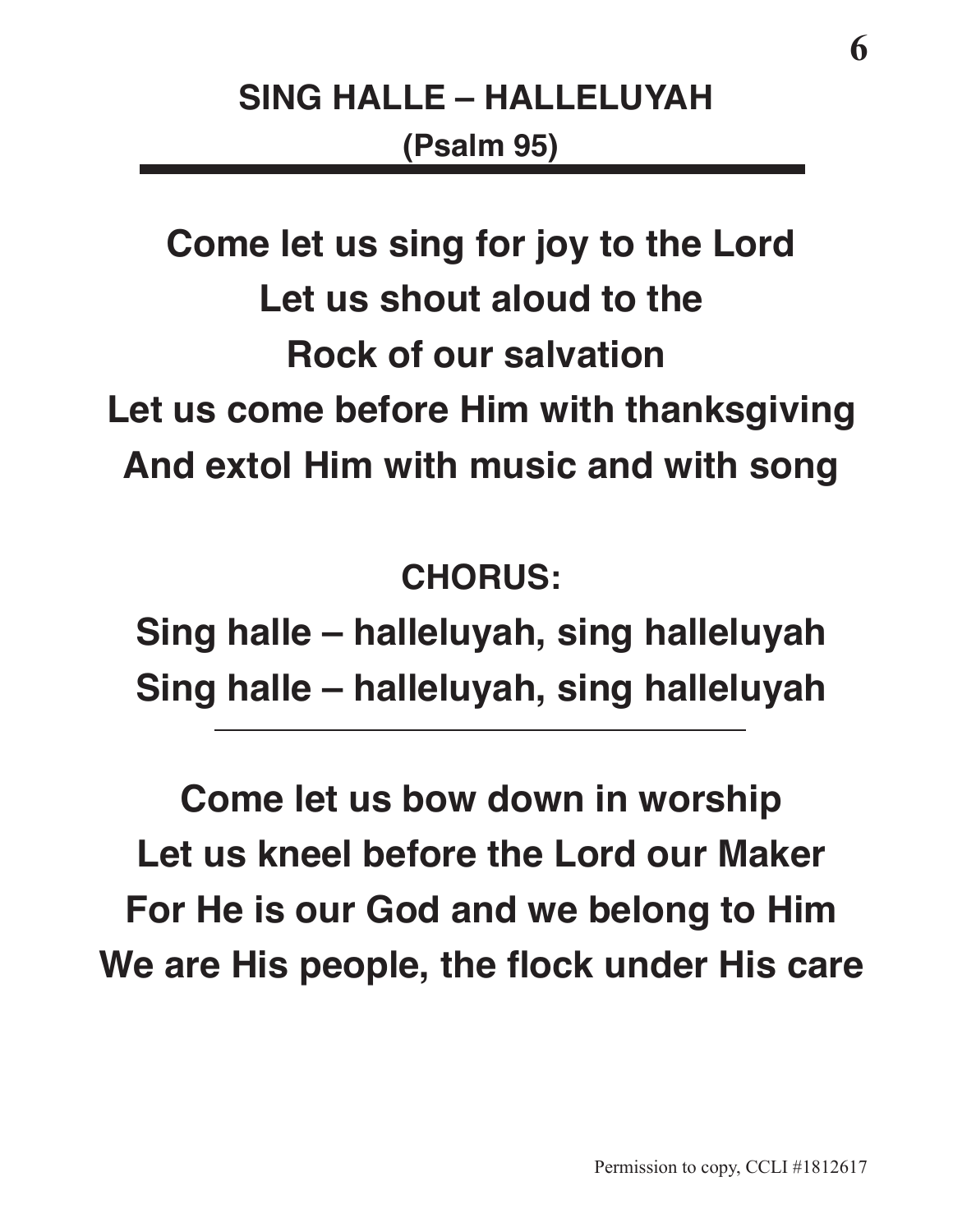**Make a joyful noise unto the Lord For He is worthy to be praised Sing with your spirit, clap with your hands Our God is greatly to be praised (Repeat)**

> **Worthy, worthy He is worthy to be praised Halleluyah Our God is greatly to be praised (Repeat)**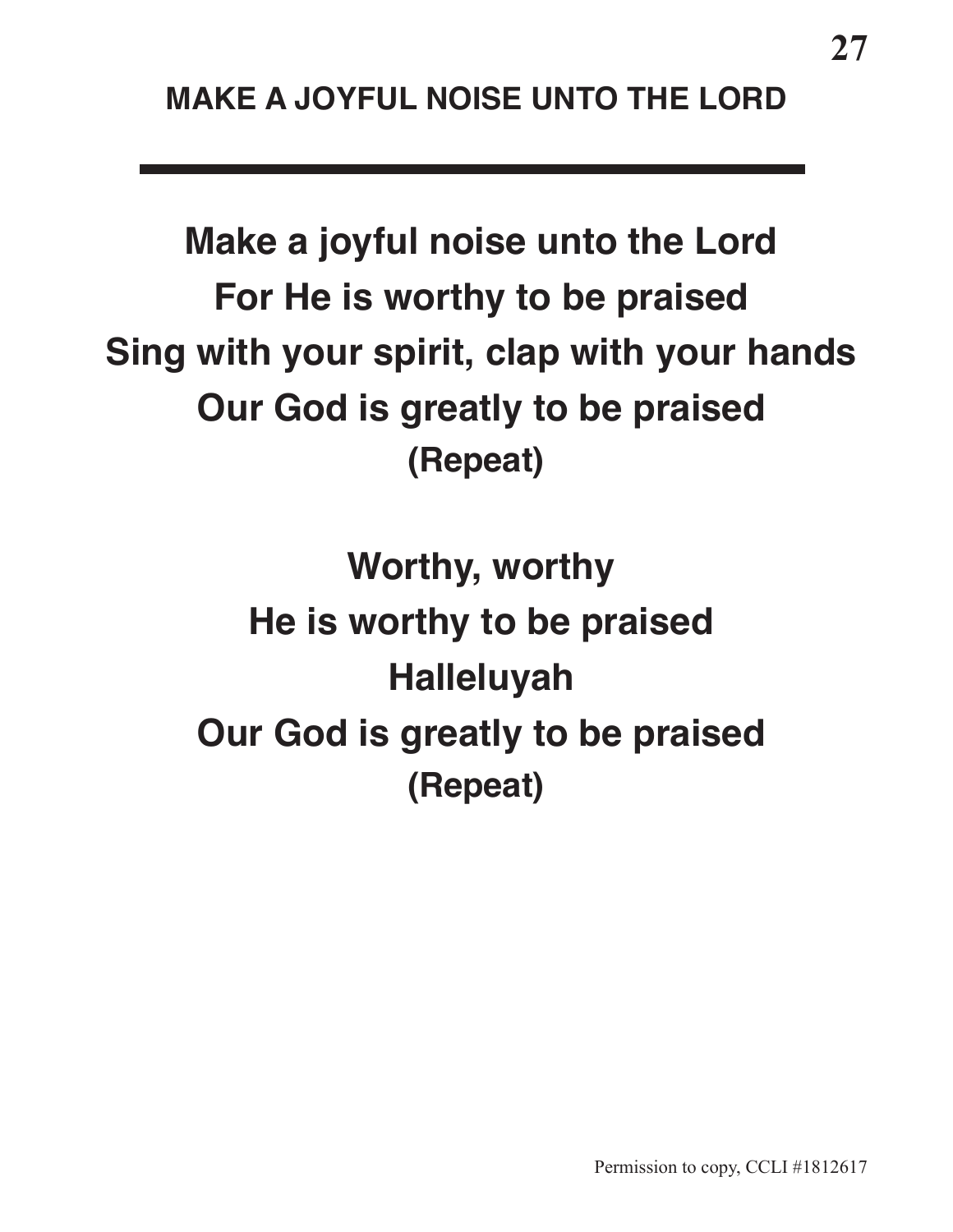## **LET THE REDEEMED OF THE LORD (Psalm 107:2)**

**Let the redeemed of the Lord say so Whom He has redeemed From the enemy's hand Let the redeemed of the Lord say so He's gathered them out of the lands (Repeat)**

**Oh, that men would praise and glorify Oh, that men would confess His goodness Oh, that men would come and magnify His goodness and lovingkindness (Repeat)**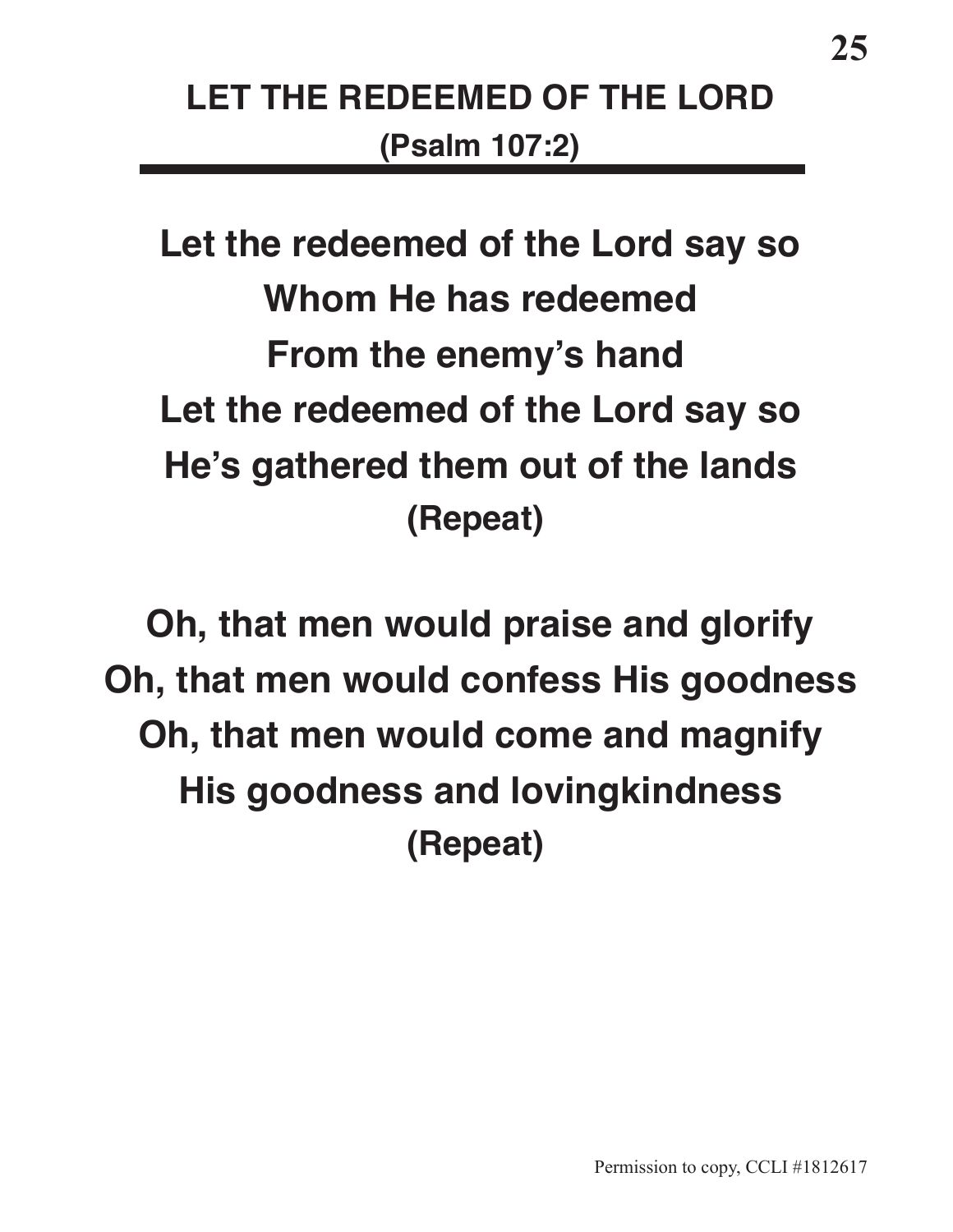**You were despised, You were rejected, Lord Those who passed by Even averted their gaze from Your sight. Such was the suffering You bore for us. ---------------------- (3rd time end here) ----------------**

**Led like a lamb, a lamb to the slaughter You spoke not a word, But chose to be silent Though You did no wrong Nor was deceitfulness found in You.**

**Yet by your wounds our salvation has come. Yet by your suffering our freedom is won.**

**For God has highly exalted Your Name, He has enthroned You on high– Jesus the Name above all names. God has highly exalted Your Name, He has enthroned You on high– Jesus the Name above all names.**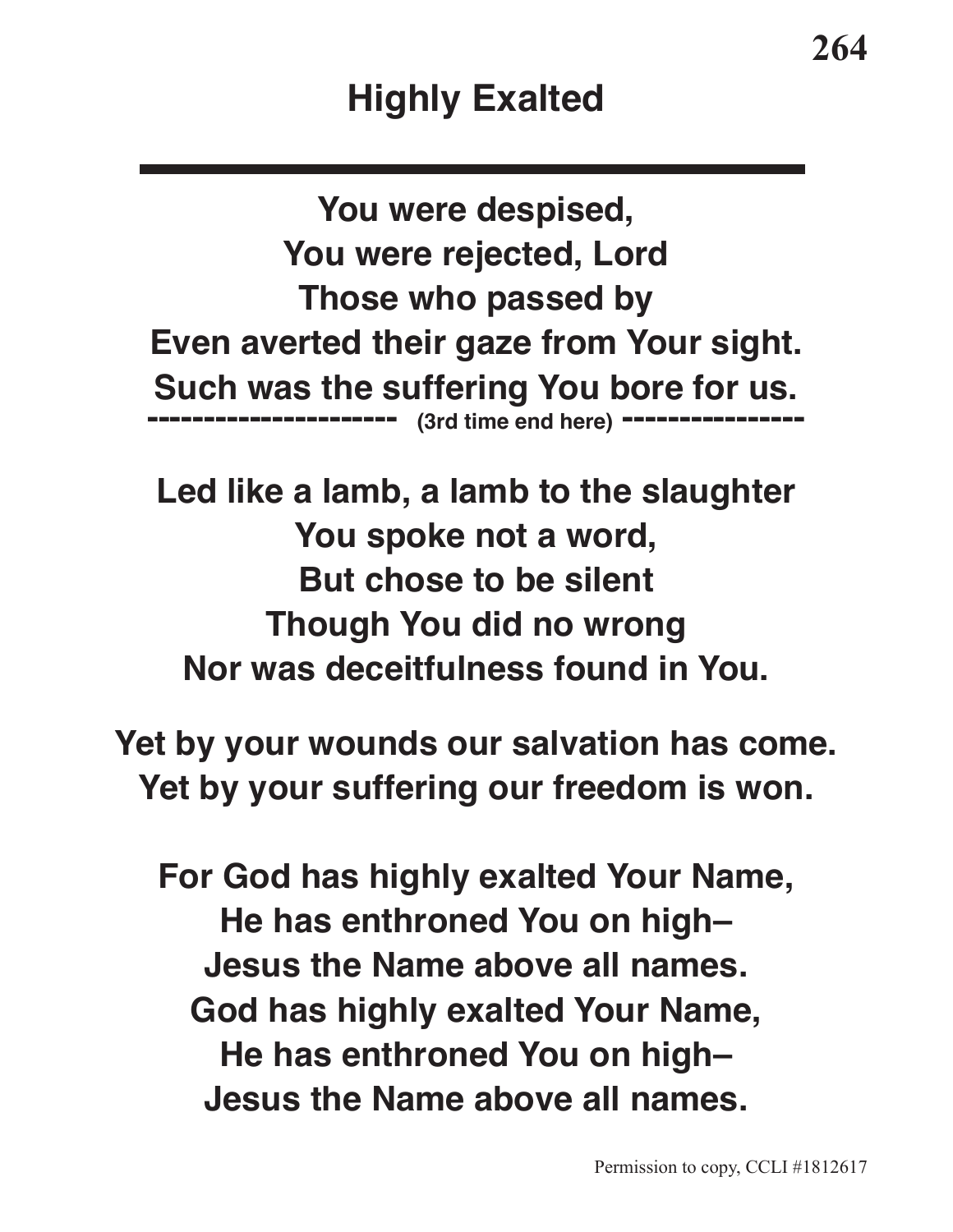# **Psalm 11**

### **For the leader, by David**

- **1 In ADONAI I fnd refuge. So how can you say to me, "Flee like a bird to the mountains!"**
- **2 See how the wicked are drawing their bows and setting their arrows on the string, to shoot from the shadows at honest men.**
- **3 If the foundations are destroyed, what can the righteous do?**
- **4 ADONAI is in His holy temple. ADONAI, His throne is in heaven. His eyes see and test humankind.**
- **5 ADONAI tests the righteous; but He hates the wicked and the lover of violence.**
- **6 He will rain hot coals down on the wicked, fre, sulfur and scorching wind will be what they get to drink.**
- **7 For ADONAI is righteous; He loves righteousness; the upright will see His face.**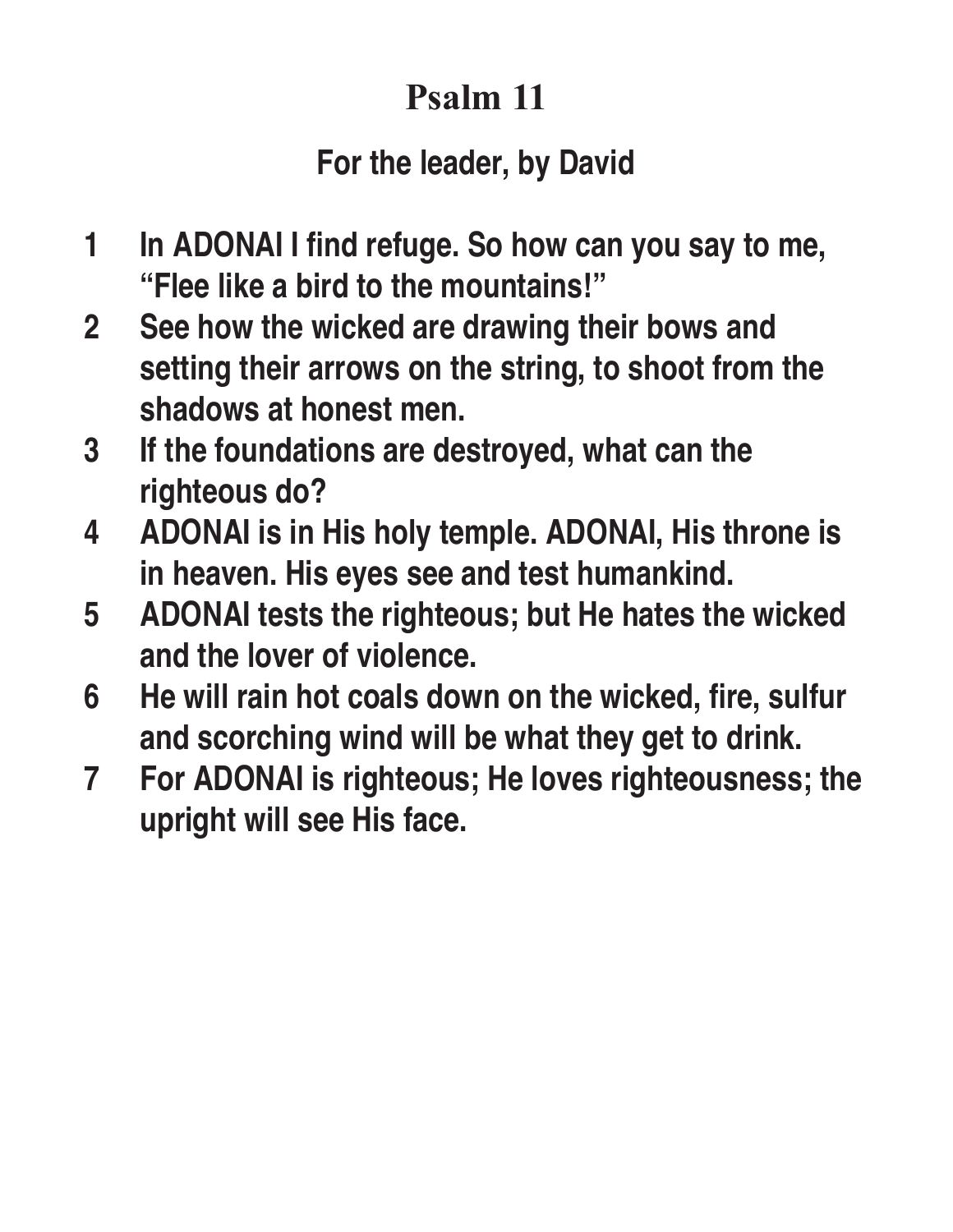### **KADOSH, KADOSH, KADOSH (Revelation 4:8)**

| קְּדוֹשׁ קָדוֹשׁ קַדוֹשׁ (Kadosh, kadosh, kadosh                     |
|----------------------------------------------------------------------|
| Holy, holy, holy<br>קְדוֹשׁ קָדוֹשׁ קָדוֹשׁ Kadosh, kadosh, kadosh   |
| Holy, holy, holy<br>יהוה אֱלֹהֵי צִבְאוֹת Adonai, Elohei Tzeva-ot    |
| Lord, God of Hosts<br>יהוה אֱלֹהֵי צִּבָאוֹת Adonai, Elohei Tzeva-ot |
| Lord, God of Hosts<br>אֲשֶׁר הָיָה Asher hayah                       |
| Who was<br>יְהֹוֶה וְיָבוֹא V'hoveh v'yavo                           |
| And is and is to come<br>אַשֶּׁר הָיָה Asher hayah                   |
| Who was<br>יְהֹוֶה וְיָבוֹא V'hoveh v'yavo                           |
| And is and is to come                                                |

**Holy, Holy, Holy Holy, Holy, Holy Is the Lord, God of hosts Is the Lord, God of hosts Who was and Who is, and Who is to come Who was and Who is, and Who is to come**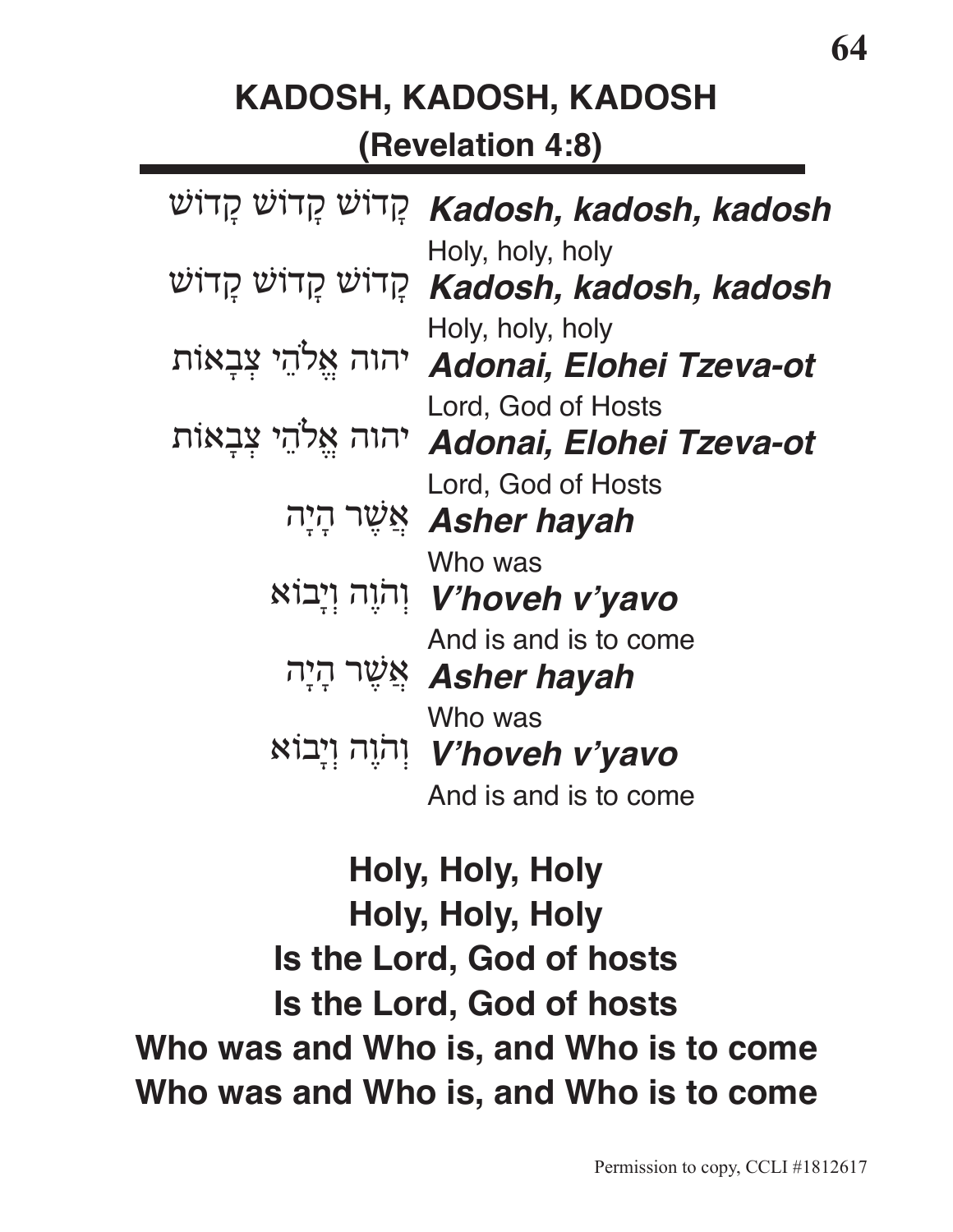#### **BARUCH HaSHEM ADONAI**

**Who am I to be part of Your people The ones that are called by Your name? Could I be chosen as one of Your own Could it be that our blood is the same? How can a stranger, a remnant of nations Belong to the Royal line? You showed Your grace When the branches were broken And I grafted into the Vine**

 **CHORUS:**

**Baruch HaShem Adonai Baruch HaShem Adonai Blessed be the Name of the Lord Baruch HaShem Adonai**

 **How could You show me such bountiful mercy By taking the life of the Lamb? Your love is greater than I can imagine I bless You with all that I am Praise to Yeshua, the veil has been parted And what once was secret is known Now I can cry to You, Abba, my Father And praise You as one of Your own**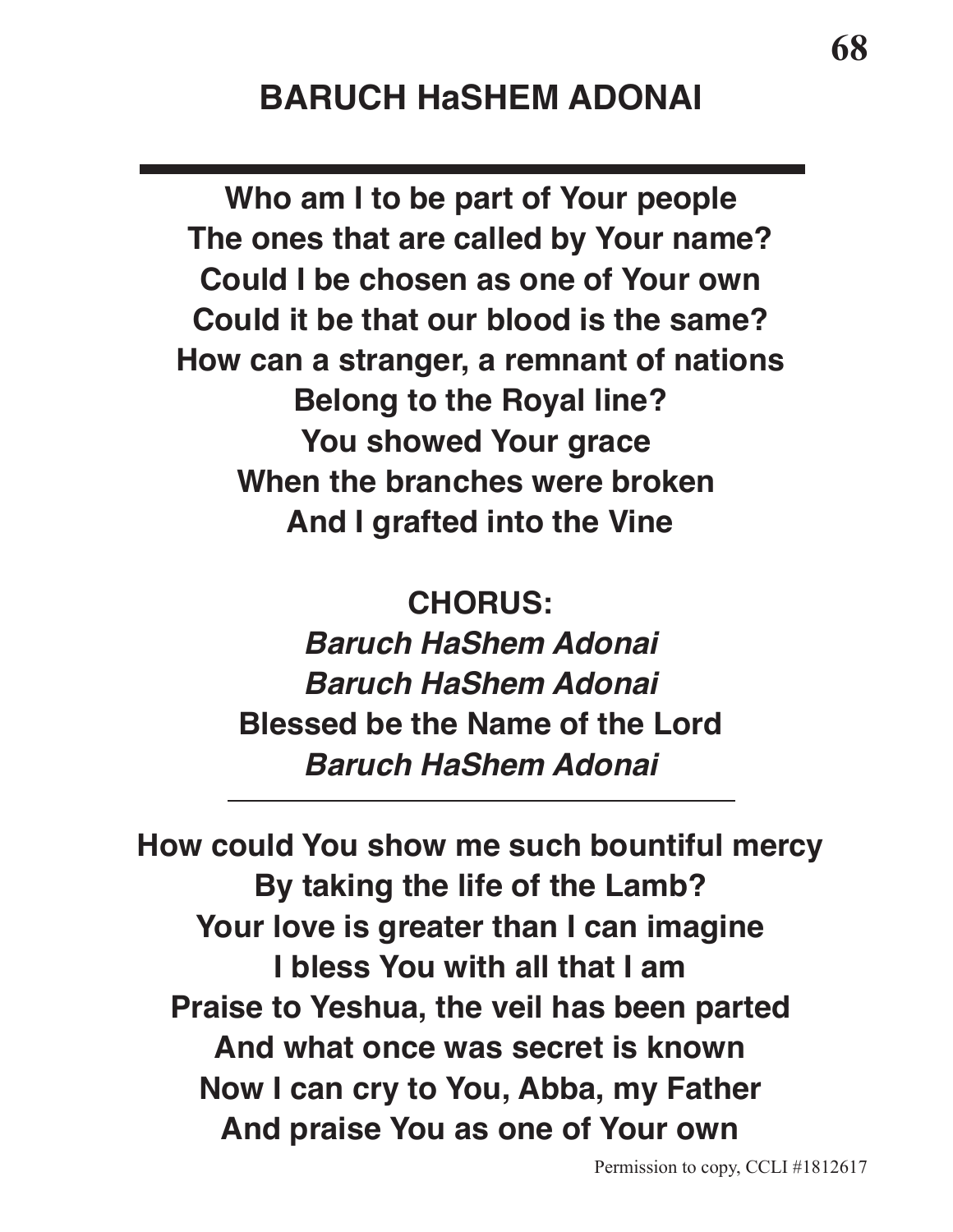**Give ear to my words, oh Lord Consider my meditation Hearken unto the voice of my cry My King and my God For unto Thee will I pray My voice shalt Thou hear in the morning Oh Lord in the morning Will I direct my prayer Unto Thee and will look up**

**100**